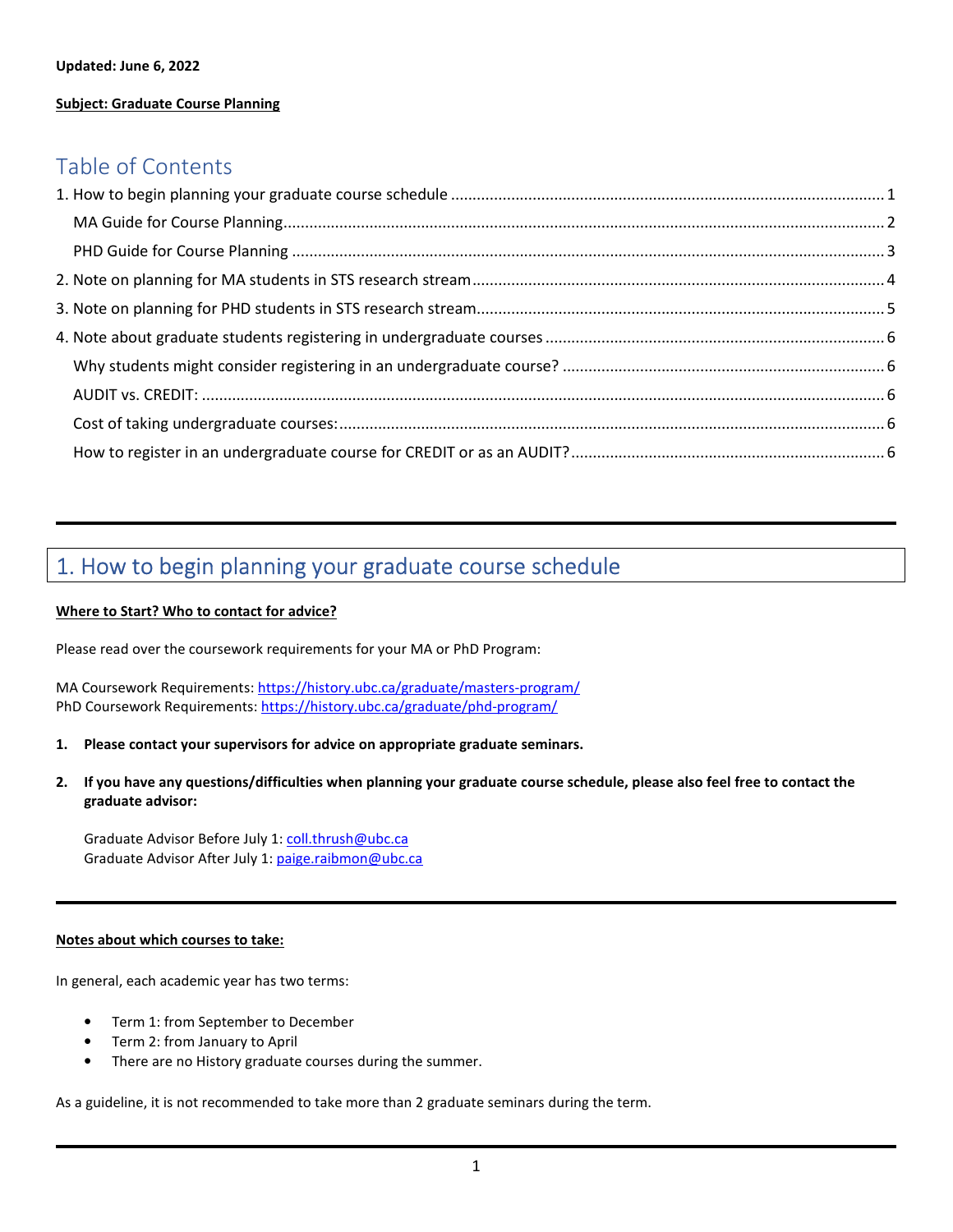# MA Guide for Course Planning

## **MA Program Requirements:** https://history.ubc.ca/graduate/masters-program/

#### **MAs (Total of 6 courses). Below represents a guideline:**

- Usually take 4 courses in year 1 (2 courses per term)
- Usually take 2 courses in year 2 (1 or 2 courses per term)

The idea is to take the bulk of your courses in the first year. In the second year, the reason for having 2 remaining courses is to allow students more time to focus on research and writing of their MA thesis. MA students usually finish their program by the summer of year 2.

#### **MA Coursework:**

In your first two years, MAs will finish all their "coursework" representing a total of 6 courses.

#### **Mandatory courses in year 1:**

• Historiography (HIST 548)

#### **Remaining courses taken in year 1 or 2:**

- Area and Thematic Course 1
- Area and Thematic Course 2
- Area and Thematic Course 3
- Area and Thematic Course 4

#### **Mandatory course in year 2:**

• Research Seminar (HIST 699)

#### **MA Mandatory Courses:**

- **In Year 1: HIST 548D (Historiography):** All first year MA students are required to be registered in this course. Exemptions to this course are available to PhD students if they have taken the Historiography course as part of the requirements for the UBC MA History program.
- **In Year 2: Regarding HIST 599 (MA): this course is taken in Year 2** after most of the coursework is completed. For MAs and PhDs, it leads into the beginning of your thesis research and writing stage.

#### **Other Readings and Topics Courses for MA Students:**

• **MAs will register for 4 other graduate courses.** With the permission of the Graduate Advisor, students may take up to 6 credits of course work from outside the History Department in lieu of readings or topics courses. Language courses may not be substituted for graduate readings courses.

**The "Area and Thematic Courses" can come from either the History Graduate Courses below or graduate courses (500 level) from outside the history department. (For example, students with a field of research in China might take a graduate course from the Asian Studies department).** Please note that undergraduate course (100 to 400 level) are not eligible for credit towards the MA or PHD Program.

#### **Where can you find graduate courses to meet requirements for "Area and Thematic Courses"?:**

- (a) History Graduate Courses
- (b) One of these can come from Graduate Courses from outside the History Department (need permission from the graduate advisor). Your supervisor can help you to decide if this is a suitable option for you.
- (c) One of these can come History Directed Readings Course (one on one readings course with a professor, usually done if there is no suitable course available for the student.). The Graduate Advisor will talk more about this option at orientation.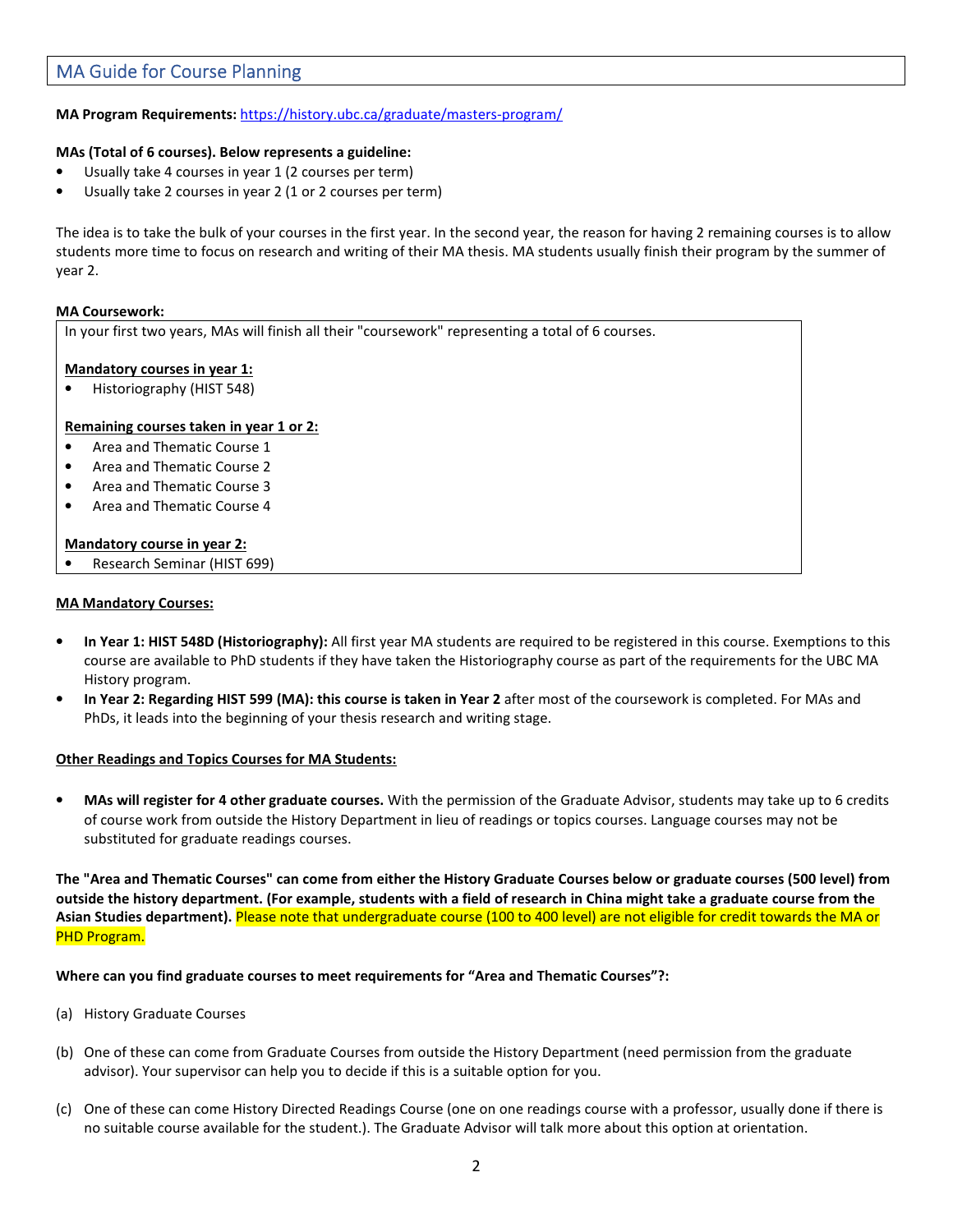# PHD Guide for Course Planning

# **PHD Program Requirements:** https://history.ubc.ca/graduate/phd-program/

# **PhDs (Total of 3 courses). Below represents a guideline:**

• 3 courses in year 1 (please refer to PhD Program Requirements on Department Website)

PhD students must complete three courses. Two of these courses are mandatory: "Professional Development Seminar" and "The Doctoral Research Seminar." Students choose their third course in consultation with their supervisor. Note that students who have not previously taken a graduate-level historiography course must choose HIST 548D: Historiography for this third course.

#### **PhD Coursework:**

In the first two years, PhDs will finish all their "coursework" representing a total of 5 courses.

## **Mandatory courses in year 1:**

- PhD Professional Development Seminar (HIST 547A)
- Doctoral Research Seminar (HIST 699)

## **Remaining courses taken in year 1:**

• HIST 548D (Historiography) : Students who have not previously taken a graduate-level historiography course must choose HIST 548D.

#### **Other possibilities for third course:**

- Area and Thematic Course
- Graduate Course offered outside of the History Department
- Directed Readings Course
- Graduate Course through the Western Dean's Agreement

## **PhD Mandatory Courses:**

- **In Year 1 Course 1: Professional Development Seminar (3 credits). This is a mandatory course taken in Term 1 of Year 1 of the PhD program.**
- **In Year 1 Course 2: The Doctoral Research Seminar (3 credits). This is a mandatory course taken in Term 2 of Year 1 of the PhD Program.**

## **Other Readings and Topics Courses for PhD Students:**

• **PHDs will register in 1 other graduate course.** With the permission of the Graduate Advisor, students may take this course from outside the History Department in lieu of readings or topics courses. Language courses may not be substituted for graduate readings courses.

**The "Area and Thematic Courses" can come from either the History Graduate Courses below or graduate courses (500 level) from outside the history department. (For example, students with a field of research in China might take a graduate course from the Asian Studies department).** Undergraduate course (100 to 400 level) are not eligible for credit towards your PhD Program.

## **Where can you find graduate courses to meet requirements for "Area and Thematic Courses"?:**

#### (a) History Graduate Courses

(b) One of these can come from Graduate Courses from outside the History Department (need permission from the graduate advisor). Your supervisor can help you to decide if this is a suitable option for you.

(c) One of these can come History Directed Readings Course (one on one readings course with a professor, usually done if there is no suitable course available for the student.). The Graduate Advisor will talk more about this option at orientation.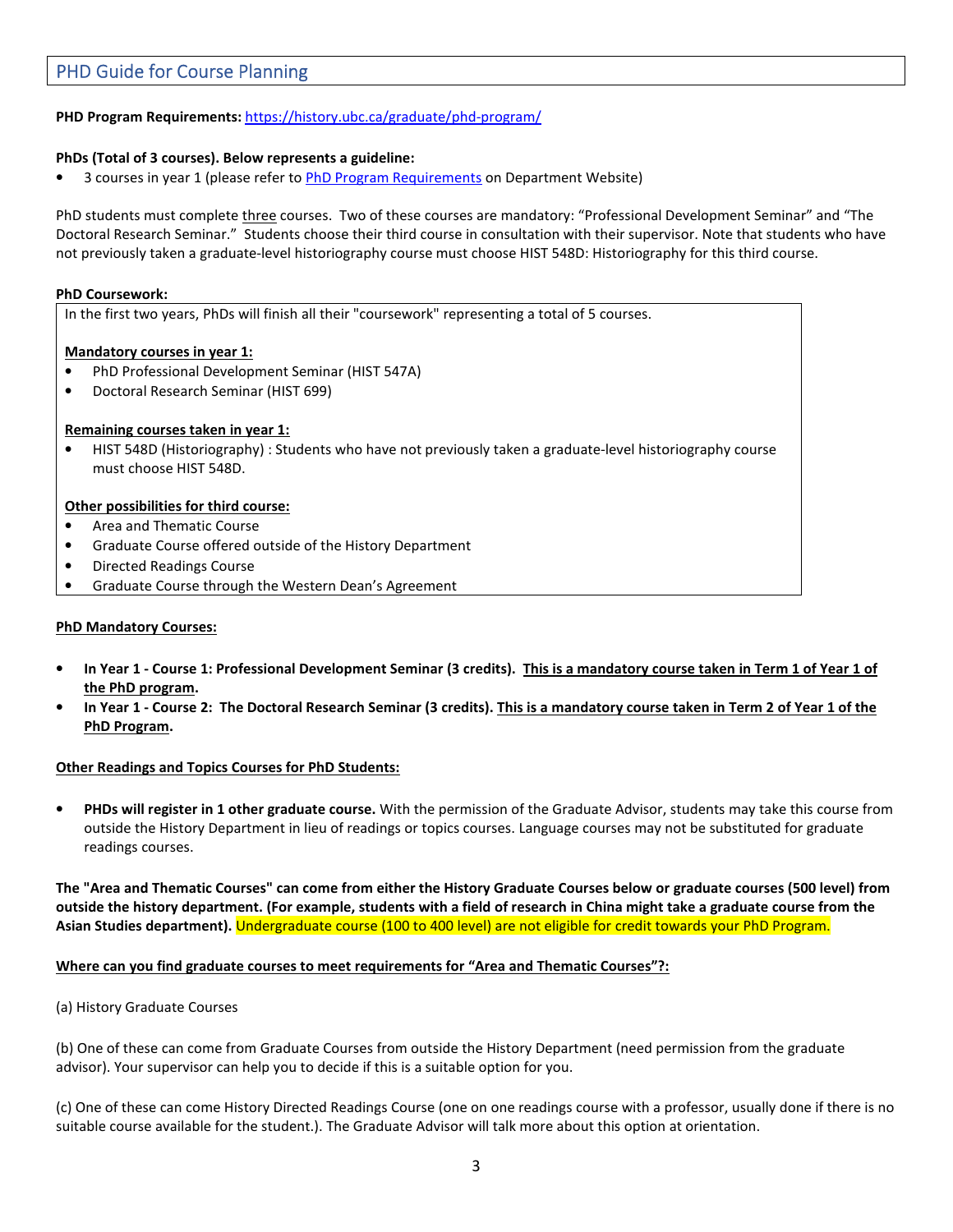# 2. Note on planning for MA students in STS research stream

# **If you are a MA student in the STS research stream, please see this website for guidelines:**

**(MA) STS Research Stream: http://sts.arts.ubc.ca/graduate/ma-degree-requirements/**

As a participating member of the STS research stream, most of your thematic courses will be represented by STS designated courses.

As MA students in the STS Research Stream, you are required to take:

- STS 501
- STS 502 and;
- STS 597.
- MA Thesis as determined by your home department

#### **Example of Course Registration for STS students in MA History Program.**

## **Year 1:**

## **Year 1, Term 1:**

- -Term 1: HIST 548D (required History course)
- -Term 1: STS 501 (required STS course)
- -Term 1: STS 597\* (required STS course Full Year Course, See Note below)

## **Year 1, Term 2:**

- Term 2: STS 502 (required STS course)
- Term 2: Readings and Topic Course (from History or any Graduate Program)
- Term 2: STS 597\* (required STS course Full Year Course, See Note below)

## **Year 2, Term 1:**

- Term 1: HIST 599 (required History course)
- It is also possible to take one or more of your "readings and topics courses in Yr 2 (2017).

## **\*Important Note on HIST 597:**

This is a full year course representing the "STS colloquium" that runs for the entire year in terms 1 & 2. According to a former MA advisor for the STS program, "[HIST 597] will meet weekly, and it isn't a formal seminar so much as a colloquium series: each week we will discuss work-in-progress or a short reading of interest to the STS community, or there will be a talk….I don't think it would necessarily be too much to do the colloquium on top of two courses in the first term because of the nature of the work for 597 is not too onerous - it's really more of a colloquium than a formal course." Students in the STS research stream should register for 597 in the first year. In the former STS MA Advisor's words, "this is an important part of the STS program and the experience of being part of the STS cohort."

This year, if you have any questions about the STS 597 course, please feel free to contact the chair of the STS graduate program: Dr. Alexei Kojevnikov (HIST) at a.nikov@ubc.ca or Dr. Alan Richardson (PHIL) at alan.richardson@ubc.ca .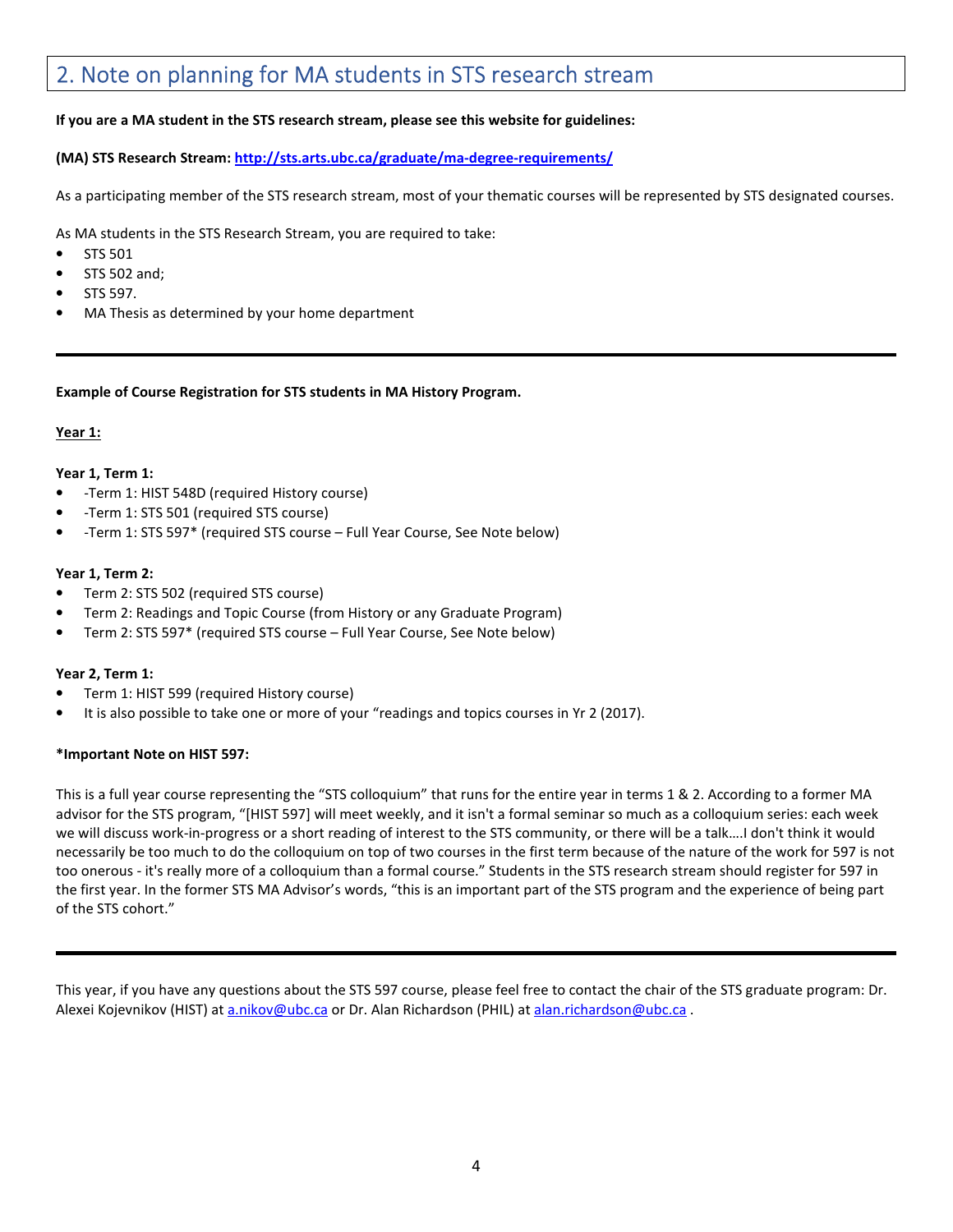# 3. Note on planning for PHD students in STS research stream

# **If you are a PhD student in the STS research stream, please see this website for guidelines:**

# **(PHD) Research Streams in STS: https://sts.arts.ubc.ca/graduate/phd-degree-requirements/**

At UBC, PhD study in STS is achieved via research streams inside the PhD programs of the Departments of English, History, Philosophy, and Sociology. A student enters the appropriate departmental PhD program and declares an intention to study within the STS research stream. Thus, any given student must fulfill the requirements of the Department in which he is studying, but must also complete the following additional requirements:

- STS 501 (3): Proseminar in Science and Technology Studies
- STS 502 (3): Core Seminar in Science and Technology Studies
- STS 598 (3): PhD Colloquium in Science and Technology Studies

In addition, each student must do a qualifying or comprehensives exam or paper (depending on departmental regulations) in STS and must write a dissertation in a field the program recognizes as STS. The PhD supervisory committee must contain at least one faculty member from outside the student's home Department who is affiliated with the STS program.

If you have any questions about the STS 597 course, please feel free to contact the chair of the STS graduate program: Dr. Alexei Kojevnikov (HIST) at a.nikov@ubc.ca or Dr. Alan Richardson (PHIL) at alan.richardson@ubc.ca .